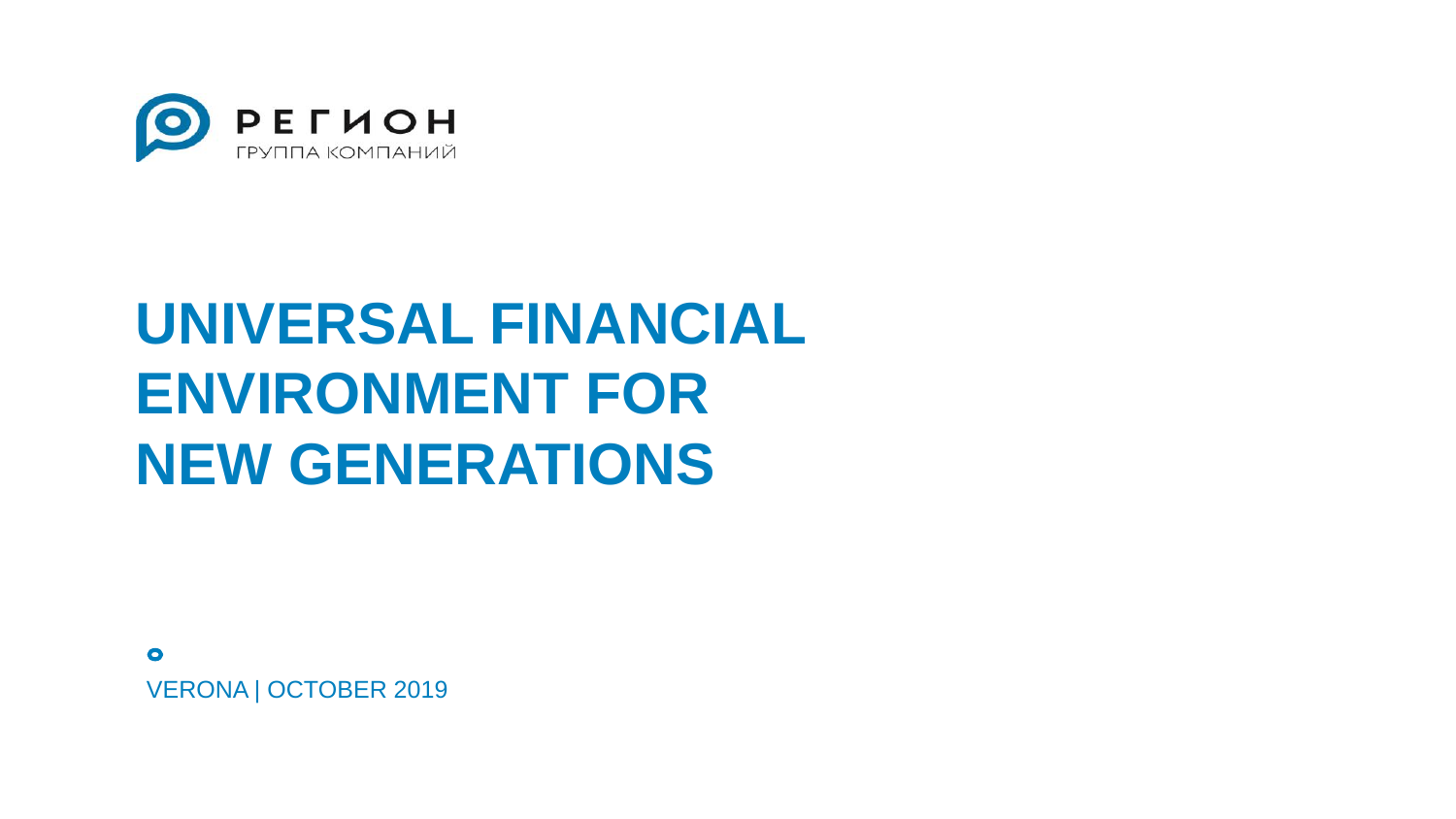

- Innovations make payments easier and faster...
	- ... and cheaper too;

 $\bullet$ 

• Classic cashback as a marketing tool is being substituted by closer partnership between banks and points of sale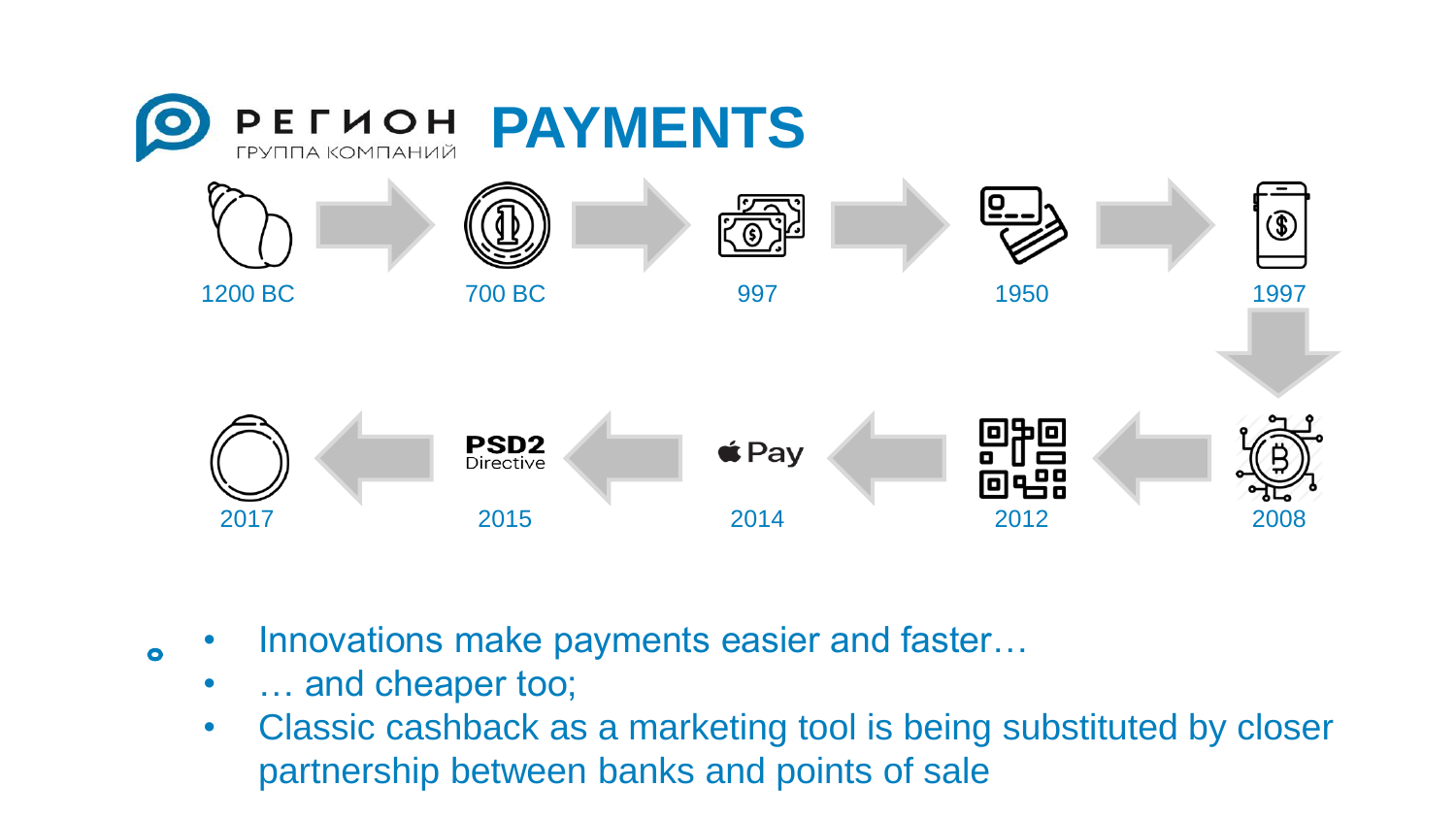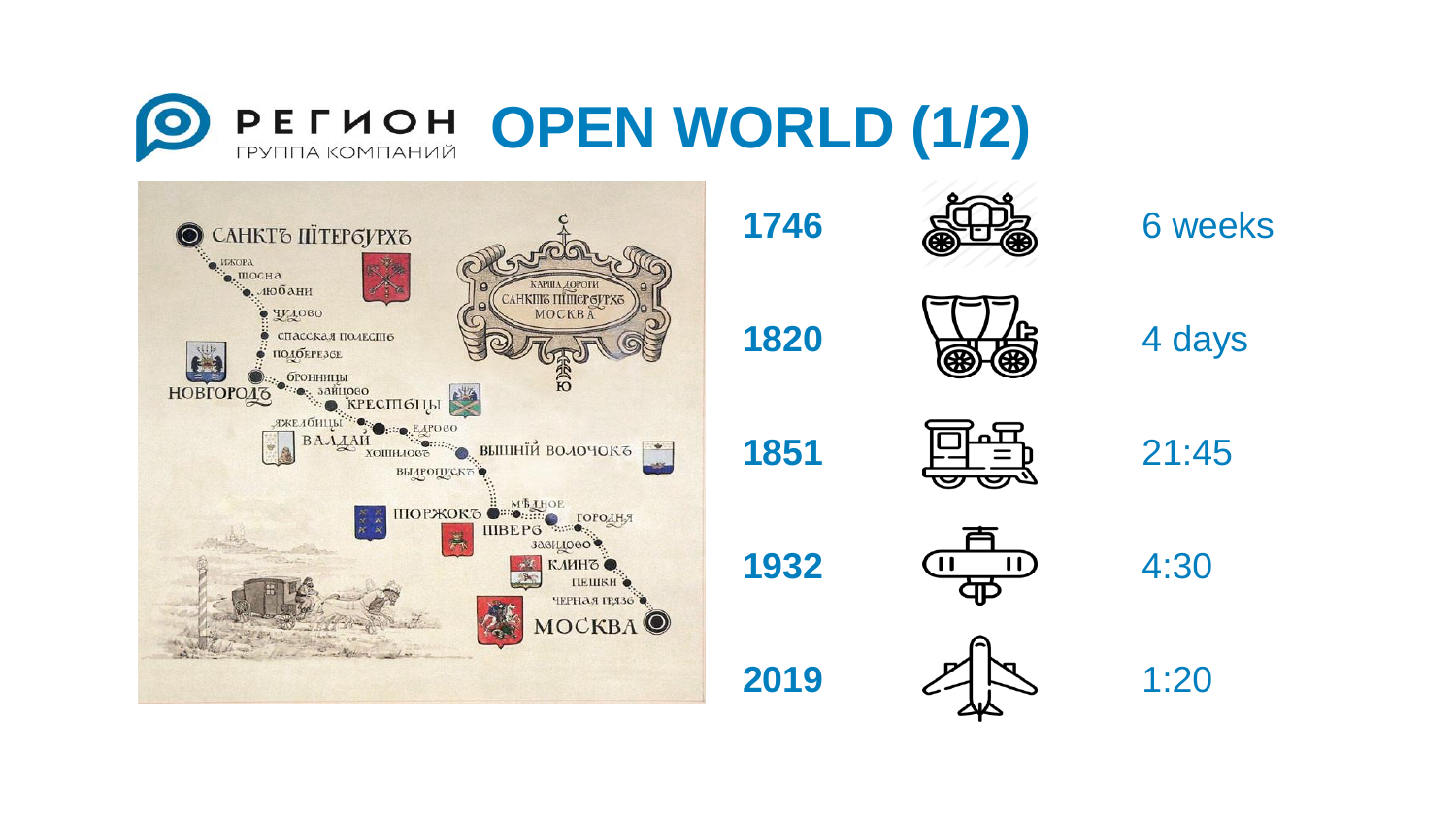



- Growing demand for medical insurance for non-residents;
	- Multicurrency accounts in exotic currencies needed;

 $\bullet$ 

• More innovations in currency transfers and consumer FX services.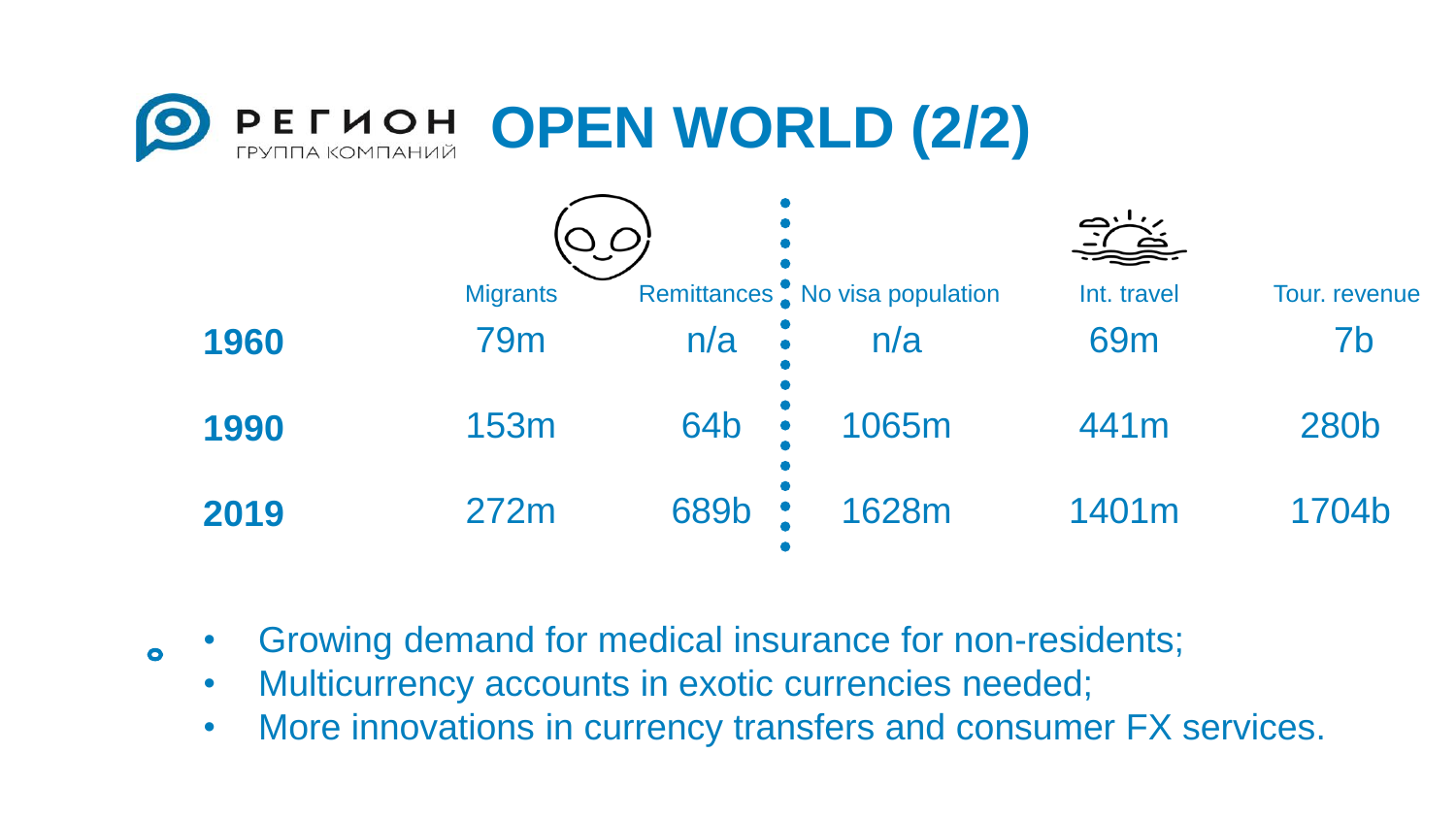

## **FROM CHESS**

**VS**

2876 3529



- Algorithms help people to make better decisions on their finance;
	- Financial services providers benefit from better credit decisions, improved risk management, stronger fraud prevention and automation.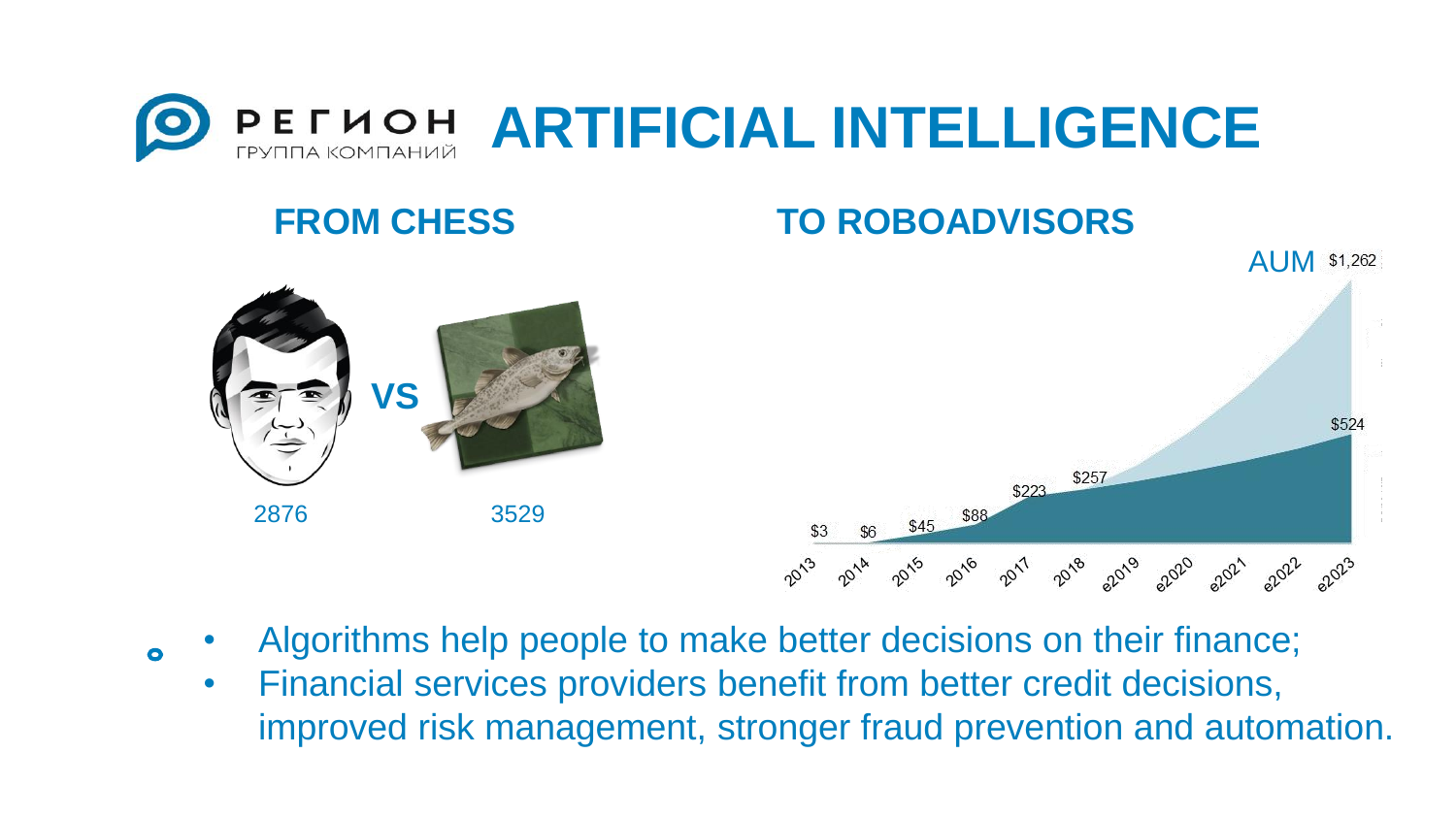

## Global car sharing market (No. of vehicles)



| Transport autonomy in Europe by 2040 |  |  |
|--------------------------------------|--|--|
|--------------------------------------|--|--|

| 000<br>000 | Road public transport       | 97% |
|------------|-----------------------------|-----|
| 000<br>000 | <b>Freight trains</b>       | 32% |
| 000<br>ÒΟ  | <b>Urban rail</b>           | 21% |
| 00<br>0Ò   | <b>Heavy goods vehicles</b> | 17% |
| 00         | Human-supervised aut. ships | 14% |

- More leasing instead of car loan (residual value guarantee);
	- Flexible vehicle and operator responsibility insurance;
	- New solutions for supply chain finance.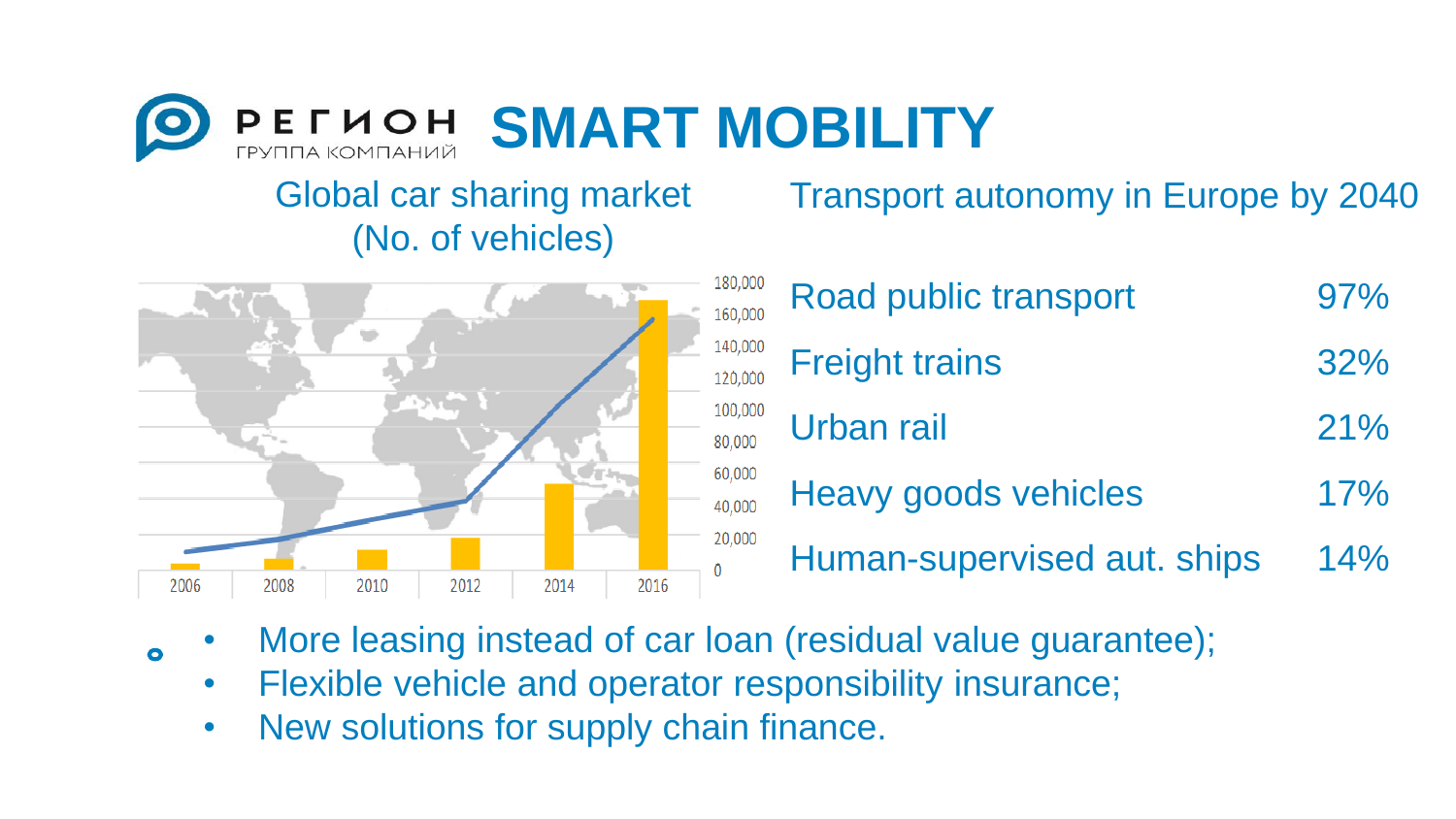

|      | Median age | ৻হ্ন<br>80y+ population | <b>Support ratio</b> | S.<br>$\bigcirc$<br>Italy bond yield |
|------|------------|-------------------------|----------------------|--------------------------------------|
| 1950 | 23,6y      | 14,3m                   | 10,1x                | 5,7%                                 |
| 2019 | 29,6y      | 143,1m                  | 6,3x                 | 1,0%                                 |
| 2050 | 36,2y      | 426,4m                  | 3,5x                 | n                                    |

• New generations have to start investing earlier;

- Individual pension plans to include home care and (maybe) relocation;
- More complex financial products are needed to preserve acceptable risk/reward.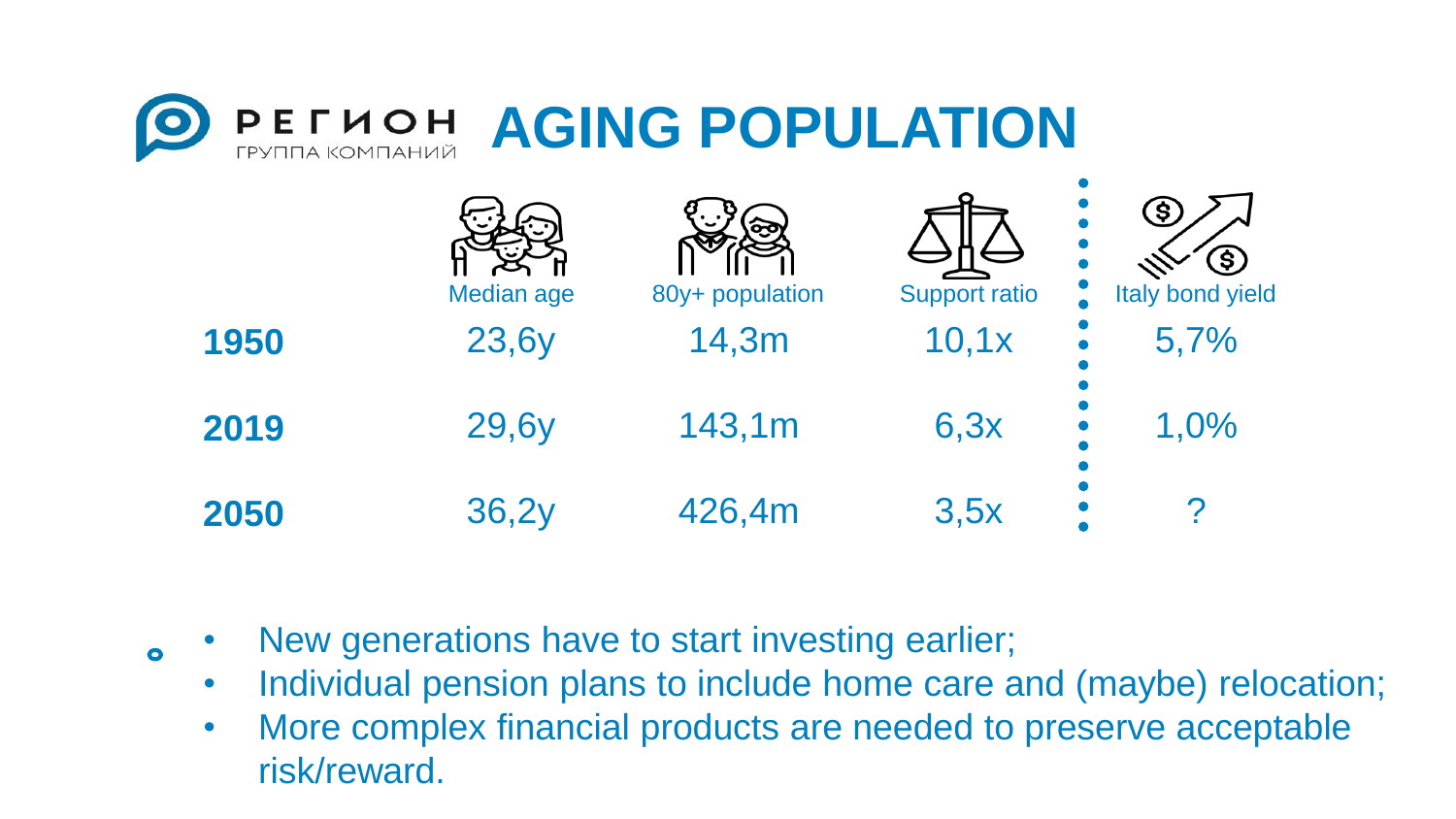

- Evolution of sales:
	- omni-channel;
	- gamification;
	- machine-to-machine.
- New regulation:
	- open APIs
	- consumer data protection;
	- KYC/AML;
	- competition.

- New approach to product design:
	- client journey based;
	- unit economics;
	- bundle ready;
- redefine product/service/option.